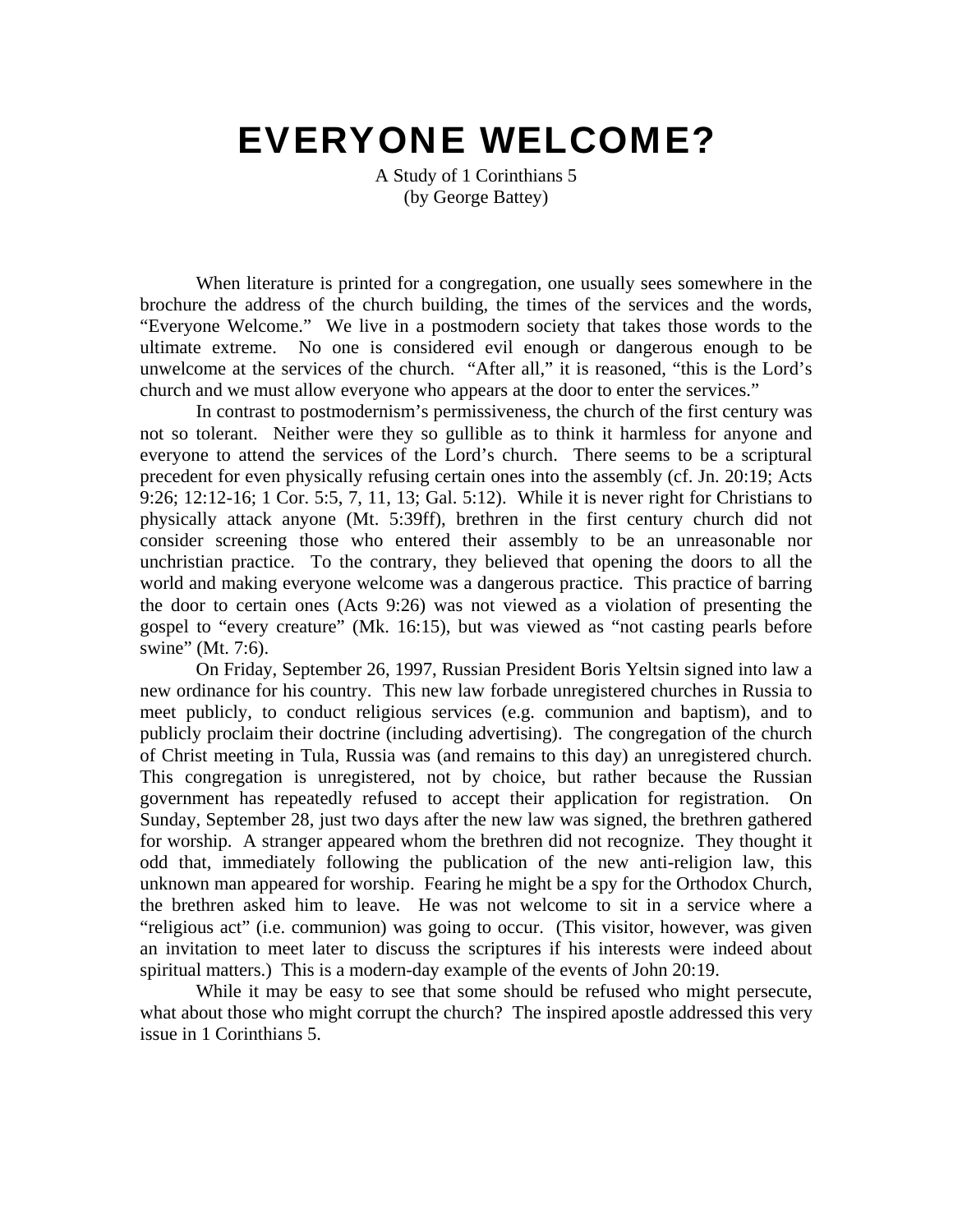## MEET THE MAN

Let's meet a man and see the problem created when one threatens, by his immoral lifestyle, the purity of the church.

> *It is actually reported that there is sexual immorality among you, and such sexual immorality as is not even named among the Gentiles; that a man has his father's wife!* (1 Cor. 5:1)

**"It is actually reported"** – The KJV has, "reported commonly," which is a good translation here. Reports were circulating widely about what the Corinthian church was tolerating.

**"That there is sexual immorality among you"** – The Greek has the word *porneia* which means "illicit sexual relations in general." "Fornication" (KJV) includes all types of sexual misbehavior including, as in the present text, incest.

**"And such sexual immorality as is not even named among the Gentiles; that a man has his father's wife!"** – Let's enumerate the things we know about this man:

- 1) *We know he is a member of the church*, for he must be "taken away from among you"  $(v2)$ ; he's part of the "lump"  $(v7)$ ; he is not part of the "world" (v10) who should be left alone; he's called a "brother" (v11).
- 2) *The woman appears to be his stepmother*, for the scripture is careful to say "his father's wife" and not "his mother."
- 3) *The woman does not appear to be a Christian*, for no instructions are given about disciplining her. Since the church doesn't pass judgment and enact discipline on those "in the world" (v12), she must be "in the world" (i.e. a non-Christian).
- 4) *This son is guilty of a very grievous sin* a sin which most unbelievers would refuse to commit.

## SEE THE RESPONSE

How were the brethren responding to this situation?

*And you are puffed up, and have not rather mourned, that he who has done this deed might be taken away from among you*. (1 Cor. 5:2)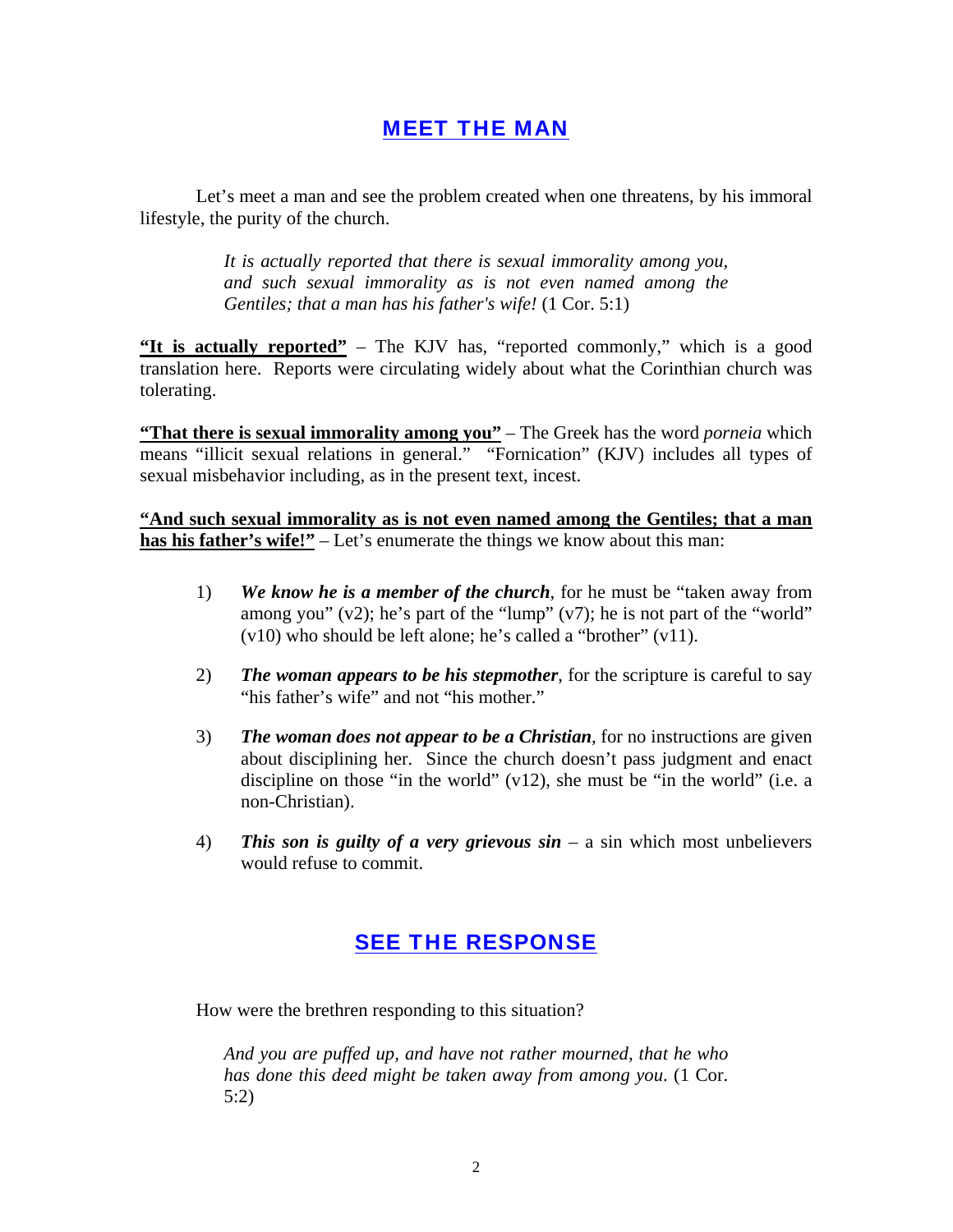They were proud! They were glad to have him come to worship with them. He was "welcome."

The second half of this verse actually contains a question and should be so translated. The question anticipates a positive answer. The NIV has, "*Shouldn't you rather have been filled with grief and have put out of your fellowship the man who did this?*" What's the expected answer to this question? "Yes," the brethren should be grieving and "putting him out."

This is a difficult concept for brethren living in a postmodern society. Some cannot conceive that when certain people come to the assembly, there should be no joy to see them arrive. Some in the church are living sinfully and shamefully. They attend the assembly, not to repent, but to worship – to have fellowship. This man should not be allowed to fellowship with the church. The apostle Paul did not believe, "The more, the merrier" or "The bigger, the better." The church is better off without some people. We should not be glad to see just anyone and everyone walking into the assembly, because some people are not coming to repent; they're coming to find acceptance while living an evil lifestyle.

## PAUL'S ABSENCE

Listen to the verdict pronounced by the apostle upon this fellow:

*For I indeed, as absent in body but present in spirit, have already judged (as though I were present) him who has so done this deed. In the name of our Lord Jesus Christ, when you are gathered together, along with my spirit, with the power of our Lord Jesus Christ, deliver such a one to Satan for the destruction of the flesh, that his spirit may be saved in the day of the Lord Jesus*. (1 Cor. 5:3-5)

**"I indeed, as absent in body but present in spirit, have already judged"** (v3) – Paul did not need to be present to pass judgment on this matter. He did not need to hear the other side of the story. Immorality is wrong no matter what the extenuating circumstances might be. Therefore, there is no need to have a trial to examine the circumstances. Immoral Christians don't need a trial; they need discipline.

Notice the four-step plan of Matthew 18:15-17 is never mentioned by Paul. The church did not have to send someone privately to speak with the guilty brother. There did not have to be a second visit with "two or three witnesses." Nor did there have to be a third appeal by the entire church before action was taken formally. Matthew 18:15-17 applies to cases where "your brother sins against you" (Mt. 18:15). To apply Matthew 18 to more than personal offences is to do more than Jesus said.

**"In the name of our Lord Jesus Christ"** (v4) – "In the name of the Lord" means "by the Lord's authority." When the church enacts discipline they are doing in the Lord's absence what the Lord Himself would do if He were personally present. "*If anyone*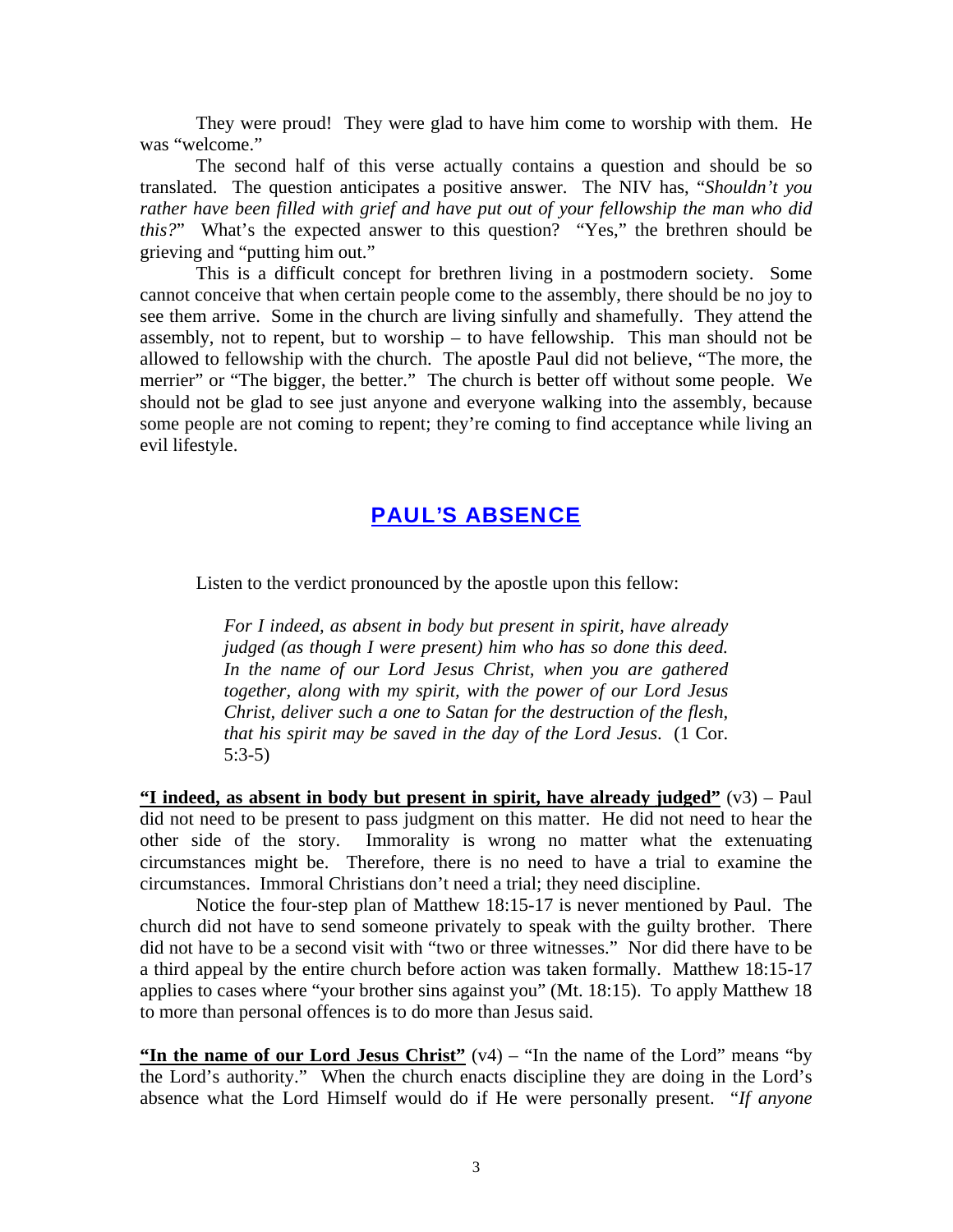*thinks himself to be a prophet or spiritual, let him acknowledge the things I write are the commandments of the Lord*" (1 Cor. 14:37).

The same One who created and sustains man, and the same One who is our Savior and our anointed King and High Priest, is the same Master who sanctions the punishment that should be delivered. Punishment is neither un-Christian nor ungodly. The Lord Himself commands it. It is to be done with His name attached to it.

**"When you are gathered together"** (v4) – Discipline is something to be administered in the assembly by the entire congregation. Everyone must see and learn a lesson (cf. Dt. 13:10-11). Concerning leaders of the church who sin, Paul wrote, "*Those who are sinning rebuke in the presence of all, that the rest also may fear*" (1 Tim. 5:20).

Discipline is a congregational matter. It is not for a single man to enact, but the entire congregation must be involved.

**"Along with my spirit"** (v4) – The apostle Paul himself is whole-heartedly in favor of administering the punishment. If he were present in person, he himself would participate in this discipline.

**"With the power of our Lord Jesus Christ"** (v4) – Jesus Himself is on the side of the congregation administering the punishment.

Momentarily think back to Matthew 18:15-20. Though the context there concerns, not immorality, but personal offenders, yet we learn something about the Lord's attitude in disciplinary proceedings. Read verse 20 in its context of church discipline: "*Where two or three are gathered together in My name, I am there in the midst of them*" (Mt. 18:20). In disciplinary action, Jesus is on the side of the "two or three witnesses" (18:16). He stands fully and firmly behind the congregation who follows His instructions about discipline.

**"Deliver such a one"** (v5) – This encompasses, not just the fornicator mentioned in verse 1, but "such a one" – i.e. any person who falls into moral sin, whether it be sexual sins, lying, dishonesty of any kind, cheating, and all "such" immoral sins.

**"To Satan"** (v5) – Simply put, it appears this fellow (and all "such ones") is (are) being put out of the church's "membership." He is not welcome to come to the assembly in his present, unrepentant state.

**"For the destruction of the flesh"** (v5) – This states the purpose for the discipline – to destroy the desire to live after the flesh.

> *Therefore put to death your members which are on the earth: fornication, uncleanness, passion, evil desire, and covetousness, which is idolatry. Because of these things the wrath of God is coming upon the sons of disobedience*. (Col. 3:5-6)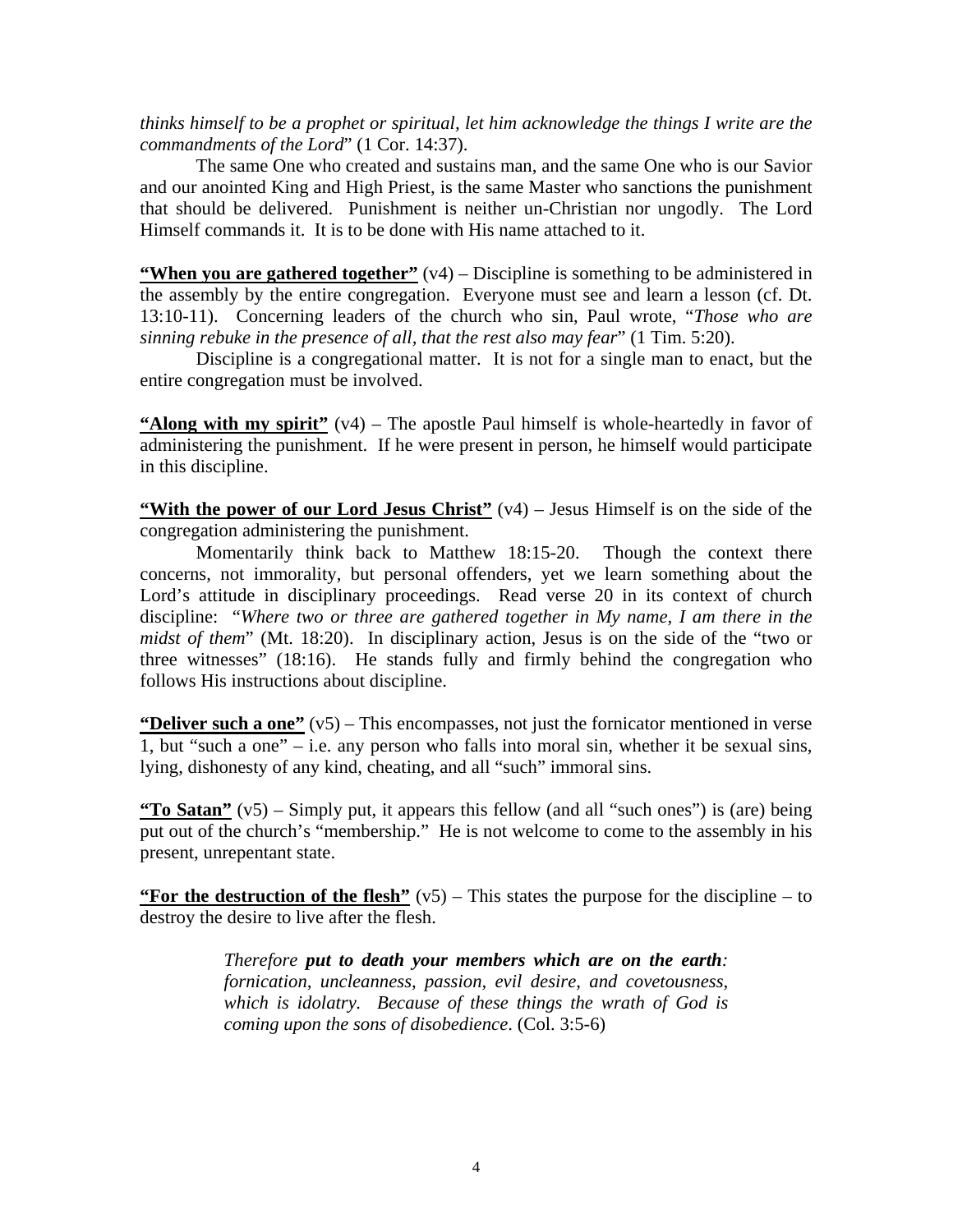Perhaps if these people were put out of the church they would reevaluate things. Perhaps they would be motivated to "put to death the works of the flesh" in their lives and repent and thus "save their spirit" – the most valuable possession they have (Mt. 16:26).

## PROTECTING THE CONGREGATION

There is, in fact, a greater reason for discipline than saving the spirit of a single man. The sinful member may never repent. Brethren must think about something else: the congregation.

> *Your glorying is not good. Do you not know that a little leaven leavens the whole lump? Therefore purge out the old leaven, that you may be a new lump, since you truly are unleavened. For indeed Christ, our Passover, was sacrificed for us. Therefore let us keep the feast, not with old leaven, nor with the leaven of malice and wickedness, but with the unleavened bread of sincerity and truth*. (1 Cor. 5:6-8)

**"A little leaven"** (v6) – This refers to the fornicator (v1).

**"The whole lump"** ( $v6$ ) – This refers to the congregation. There is a chance the entire congregation can be ruined if the fornicator continues to attend worship in fellowship. To illustrate, if my hand developed an infection and would not improve, it would be better to have the hand severed from the body than for the entire body to become infected and eventually die – so said the Lord (Mt. 5:30).

**"Purge out the old leaven"** (v7) – Put the fornicator out of the congregation. Call it what you will, but "purge out" means the man is "not welcome."

Someone may argue, "We don't have the right to tell a man he is not welcome at the services of the Lord's church." Yet this passage itself constitutes such authority. This passage means something. It is absurd to argue that the church should be "grieving over" the fornicator's sinful lifestyle  $(v2)$ , that he should be "delivered to Satan"  $(v5)$  and "purged out" (v7), and then conclude, "He's still welcome to come to the services in order to commune, contribute, pray, sing, and study." Where is the logic? Where is the scriptural authority for such a conclusion?

"Purging out leaven" should remind us of the Old Testament Passover. Israel was not allowed to have any leaven in their houses. "*You shall remove leaven from your houses. … No leaven shall be found in your houses*" (Ex. 12:15, 19). Israel was about to eat a spiritual meal and all the leaven had to go.

**"Christ, our Passover, was sacrificed for us"** (v7) – Jesus and the Lord's Supper are being compared to the Passover of the Old Testament. The Passover meal was a type of the Lord's Supper. Israel ate the Passover meal with no leaven in their houses and the church is to eat the Lord's Supper without leaven in the congregation.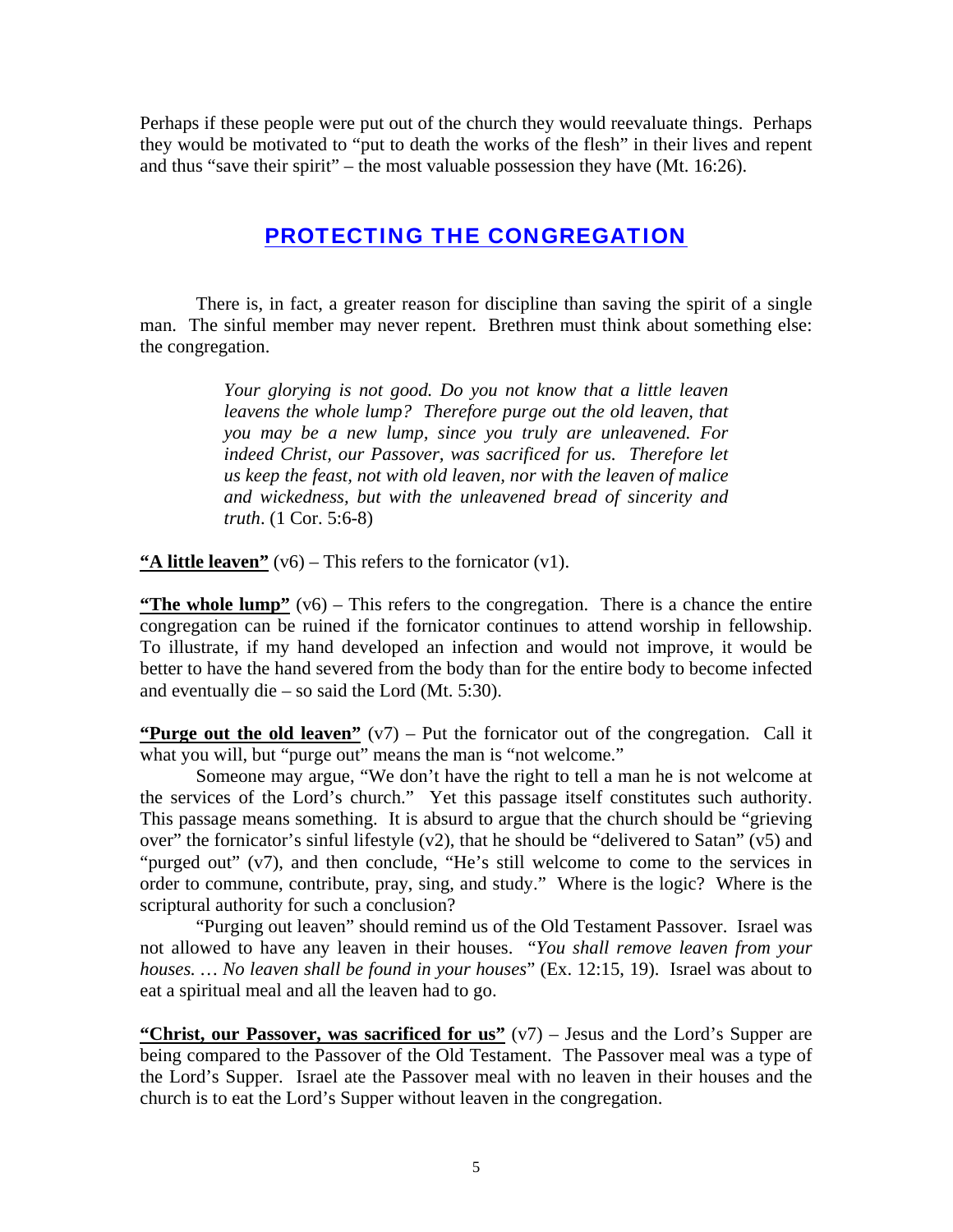**"Let us keep the feast"** (v8) – This refers to the Lord's Supper.

**"Not with old leaven"** (v8) – This refers to the fornicator (see vv6-7). The feast (Lord's supper) is not to be eaten with leaven (the fornicator).

**"Nor with the leaven of malice and wickedness"** (v8) – More than the fornicator of verse 1 is included in this prohibition. Any member with malice (ill will toward others) or wickedness (immorality) in their lives should not be eating "the feast" with the rest of the congregation.

Some take the Lord's Supper too lightly. If taken too lightly, brethren need to consider that they may be profaning the Lord's Supper by turning it into a common meal that anyone and everyone is allowed to partake of. The Lord's Supper is a sacred meal. It is not for unbelievers (1 Cor. 10:17; 11:32). It is not for members who have malice and wickedness in their lives.

Someone may argue, "Where do we get the authority to say the Lord's Supper cannot be served to immoral brethren?" The authority is found in 1 Corinthians 5:8, "*Let us keep the feast, not with the old leaven, nor with the leaven of malice and wickedness*."

A very interesting phenomenon occurs in our brotherhood when discussing communion. Advocates of individual cups commonly argue, "Communion is strictly individual – just between the worshipper and God." We respond by pointing out "communion" means "joint participation." Communion necessarily involves all the members of the congregation sharing together the same loaf and the same cup. It is not strictly an individual matter. Yet, when it comes to discipline, some would argue, "Communion is strictly between an individual person and God." Logically it cannot be both ways. Either communion involves all the members together, or it does not. If it involves all the members, then it becomes the concern of the congregation as to who partakes.

A common objection is that 1 Corinthians 11:28 says, "*Let a man examine himself.*" Since no mention is made of examining others, it is concluded the examination of others is forbidden. But the answer to this is the same as the answer to Baptist people regarding John 3:16. They argue, "John 3:16 doesn't mention baptism; therefore baptism isn't necessary." We respond by pointing out John 3:16 is not the final and exclusive passage on the subject. Likewise, 1 Corinthians 11:28 is not the final and exclusive passage on communion. After all, 1 Corinthians 5:7-8 comes before 1 Corinthians 11:28. When Paul wrote 11:28 the brethren already knew they were not supposed to "keep the feast" with those guilty of "malice" and "wickedness." Communion has both congregational and individual responsibilities. So, although 11:28 mentions individual examination, this does not erase the fact that 5:7-8 mentions corporate examination.

**"But with the unleavened bread of sincerity and truth"** (v8) – Rather than "keeping the feast" (communion) with members who are filled with malice and wickedness, we are to eat the Lord's Supper with brothers and sisters who are sincere and standing for truth.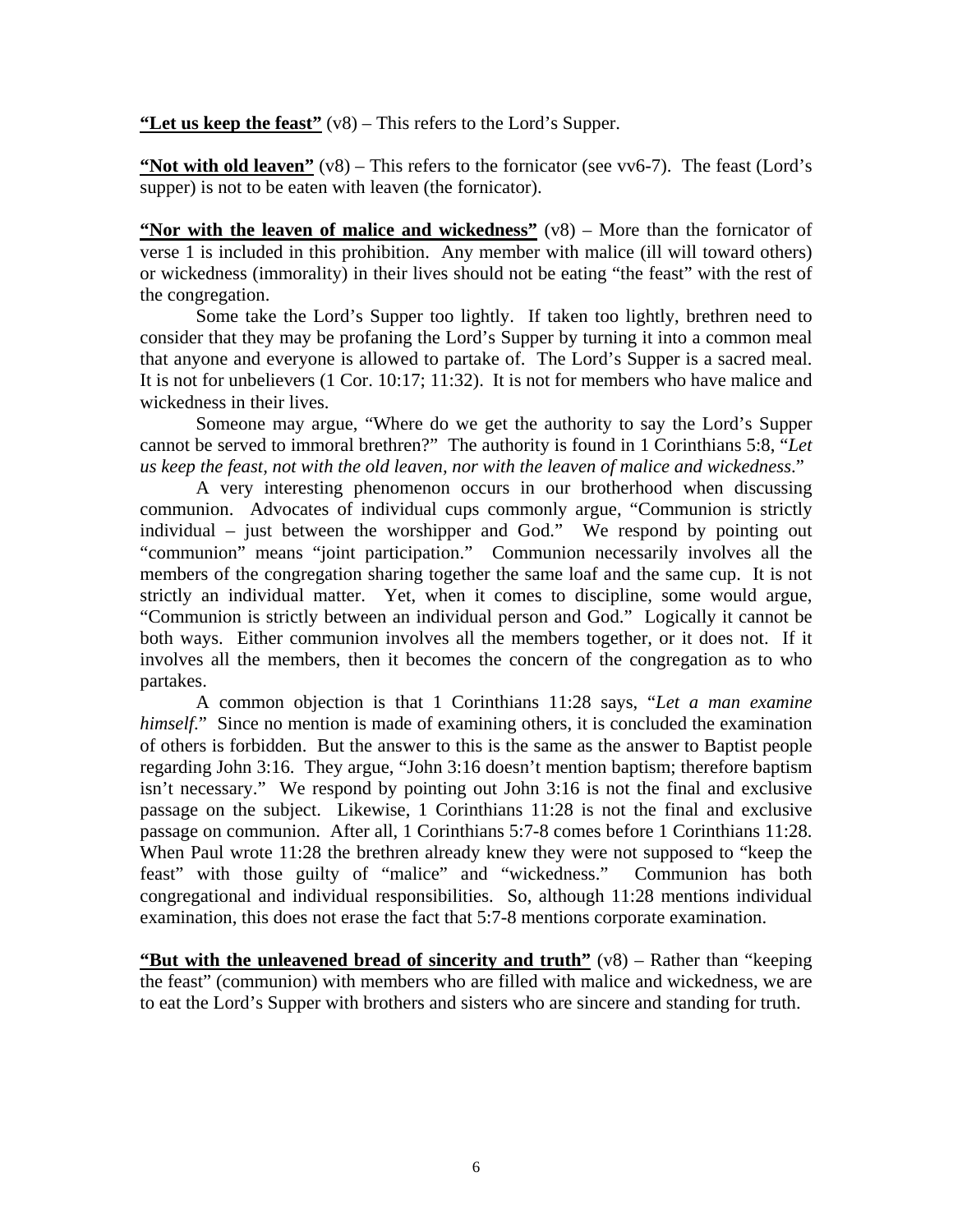#### PREVIOUS INSTRUCTIONS

Have you ever heard a parent say to his child, "I've told you a hundred times ..." What's the point? The point is, the child should know better. He's been previously instructed.

Corinth had been previously instructed. They should have known better.

*I wrote to you in my epistle not to keep company with sexually immoral people. Yet I certainly did not mean with the sexually immoral people of this world, or with the covetous, or extortioners, or idolaters, since then you would need to go out of the world*. (1 Cor. 5:9-10)

Paul is here correcting a misunderstanding. Some thought Paul had previously instructed them not to associate with anyone on earth who was immoral. Paul corrects this misunderstanding. To escape all immorality the brethren would have to leave the planet. His previous and current instructions apply to members of the church.

#### CLARIFICATION

Paul clarifies what he previously wrote:

*But now I have written to you not to keep company with anyone named a brother, who is sexually immoral, or covetous, or an idolater, or a reviler, or a drunkard, or an extortioner; not even to eat with such a person*. (1 Cor. 5:11)

**"Anyone named a brother"** – These instructions apply only to members of the church.

**"sexually immoral"** – This includes a wide variety of sexual sins – premarital sex, extramarital sex, homosexuality, incest, bestiality, etc.

**"covetous"** – Someone who casts his eyes on his neighbor's goods and desires to have them (cf. Ex. 20:17).

**"idolater"** – One who worships created things rather than the Creator (Rom. 1:25).

**"reviler"** – One who attacks another verbally by railing (yelling, cursing), slandering, lying.

**"drunkard"** – One who drinks alcohol, not medicinally (1 Tim. 5:23), but recreationally.

**"extortioner"** – A thief, robber, swindler.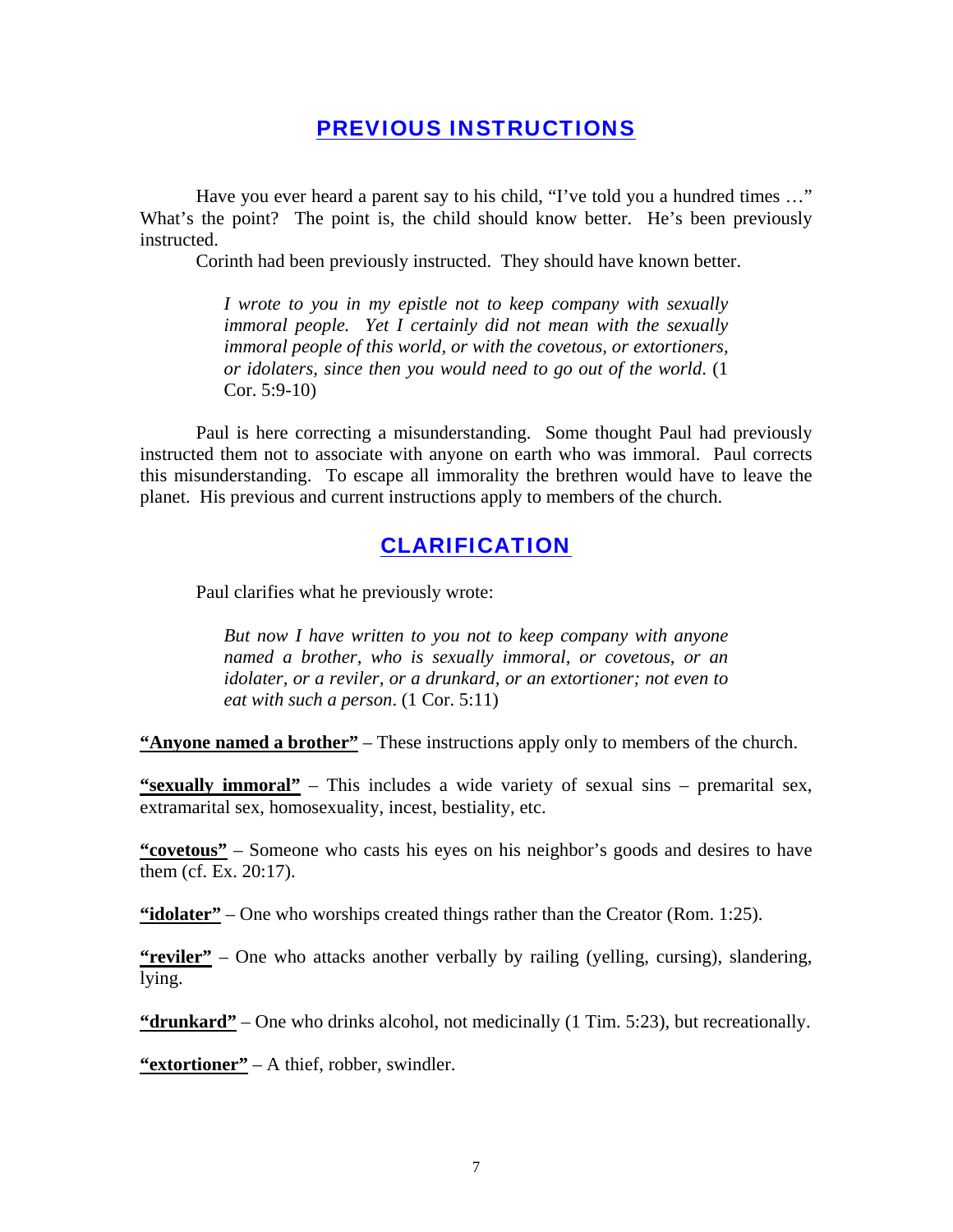**"such a person"** – This indicates the list just given is not an exhaustive one. All the items on the list have one thing in common: they are all moral sins. That is, they all involve the violation of moral law, not positive law (cf. Gal. 5:19-21).

There are two prohibitions given:

- 1) "Do not keep company" that is, don't associate with.
- 2) "Do not even eat with such a person."

Notice the first prohibition, "Do not keep company." Does this mean inside or outside the assembly? Can we logically or scripturally argue "association" applies only outside the assembly? If so, what compels us to reach such a conclusion? Perhaps we should simply do what the Lord commanded and have no association with these people – inside or outside the assembly.

Notice the second prohibition, "Do not even eat with such a person." Does this mean inside or outside the assembly? Can we logically or scripturally argue the "eating" applies only outside the assembly? If so, what compels us to reach such a conclusion? Perhaps we should simply do as the Lord commanded and not eat with such people – inside or outside the assembly. After all, instructions were already given to "not keep the feast with the old leaven, for even Christ our Passover was sacrificed for us" (vv7-8). In the light of vv7-8, it would seem that "do not eat" would certainly include the Lord's Supper. It is absurd to say on the one hand, "We may not eat a common meal with such people," and then say on the other hand, "We may eat a sacred meal with such people." How can eating a Big Mac at McDonalds with such people be worse than eating the communion with them in the worship assembly? This conclusion defies logic and spiritual propriety.

E. M. Zerr argues in his commentary that 1 Corinthians 5:11 could not refer to communion because 5:9-10 says we may "eat" with those in the world, but may not eat with "such ones" of 5:11. Zerr reasons that since we eat only common meals with the world, the "eating" of 5:9-11 must refer only to common meals. However, careful examination reveals some significant things Zerr overlooked:

- a) "Eating" is never specifically mentioned in 5:9-10, but it seems implied in the phrase "keep company with."
- b) The word "even" points to an additional thing that may not be done "not *even* to eat with such a person" (5:11).
- c) Two things are forbidden: (a) keeping company with such people and (b) eating with such people.
- d) Common meals are included in the simple statement "keep company with"  $(5:9)$ .
- e) The additional mention of "eating" in 5:11 refers to more than a common meal; it refers to a sacred meal (see vv7-8 again).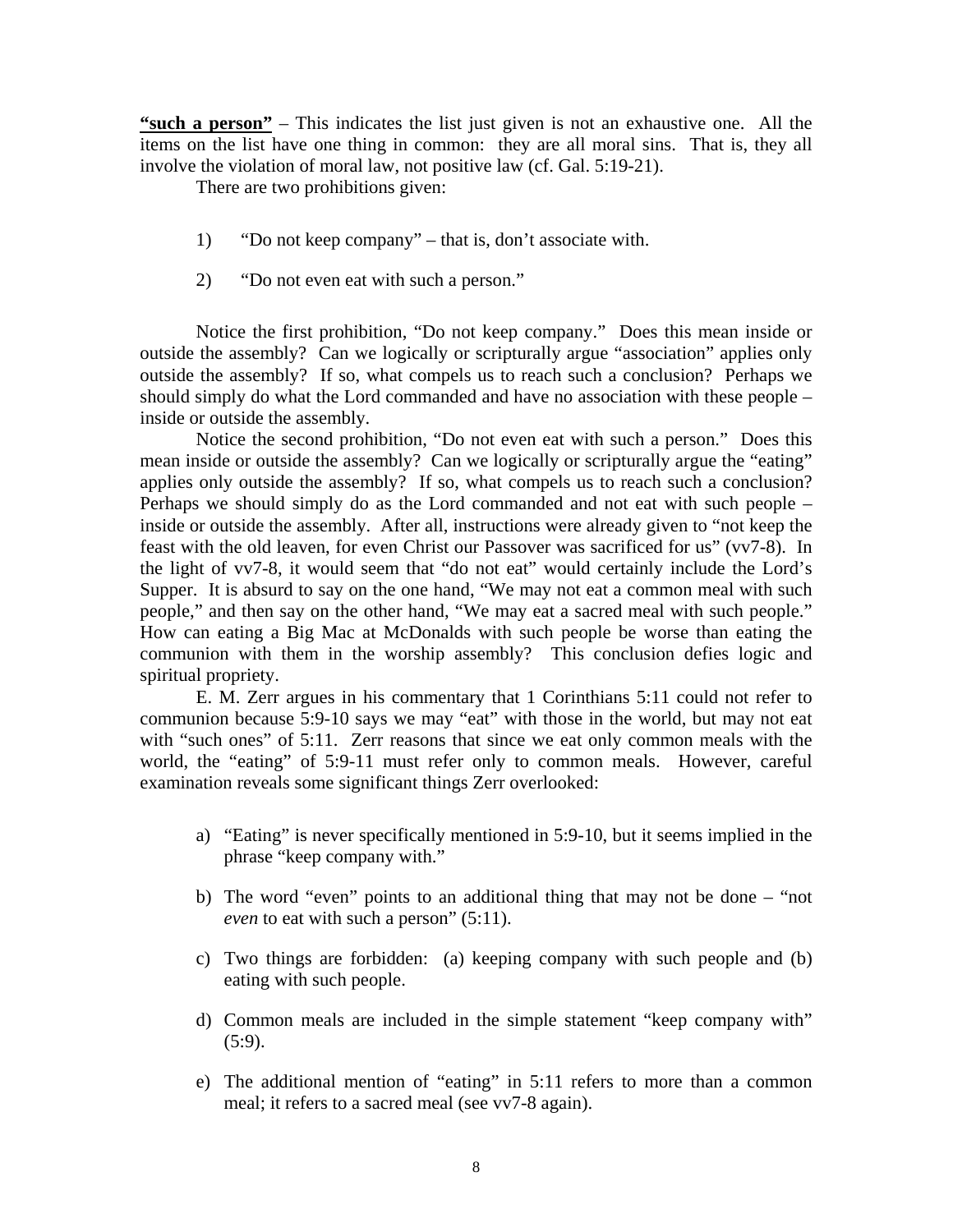"Association" is one thing and "eating" is an additional thing. Christians may "keep company with" those in the world (5:9-10). They may do all that is included in "keeping company with" – which includes eating common meals. In contrast, Christians may not "keep company with" (a phrase which includes common meals) immoral members. In addition to this, Christians may not "even eat with" immoral members. Inasmuch as the only eating mentioned in this chapter is "the feast" (Lord's supper –  $vv7-8$ ), why conclude anything different in 5:11? Contextually, the apostle is saying:

- a) Do not "keep company with" immoral members including common meals.
- b) Do not even eat "the feast"/"our passover" (vv7-8) with immoral members.

The Lord's Supper is how we show fellowship with one another. "*The cup of blessing which we bless, is it not the communion (koinonia) of the blood of Christ? The bread which we break, is it not the communion (koinonia) of the body of Christ?*" (1 Cor. 10:16). This very same word translated "communion" here is translated "fellowship" elsewhere (1 Jn. 1:7; Eph. 5:11). Withdrawing "fellowship" means withdrawing "communion," for both words are from the same Greek word. "Withdrawing fellowship" to many simply means "not using" a brother to lead songs during the assembly. If this is "withdrawing fellowship," then it becomes impossible to "withdraw fellowship" from an immoral sister, because no sister "leads" in the assemblies of the church.

Some argue, "We cannot wrestle the communion away from people right there during the assembly." But this reasoning misses the point entirely. The question is not "Should brethren wrestle the communion away from someone?" but rather "Should brethren offer the communion to such people to begin with?" When brethren extend the offer to partake, they are extending fellowship. If the person in question is a known fornicator, then fellowship (*koinonia* – "communion") is being extended rather than withdrawn.

When scriptural discipline is enacted against an unrepentant brother, the leaders should inform the offender he is not welcome at the services because he has been "put away" (1 Cor. 5:13). The only exception to this should be when the guilty comes to repent and seek forgiveness on God's terms. Should the offender insist on staying without repenting, the one waiting on the table should inform the assembly the communion is only for those in fellowship with God – it is not for those who have been withdrawn from. The Lord's Supper should not knowingly and willfully be offered to one who has been "delivered to Satan for the destruction of the flesh" (1 Cor. 5:4-5, 8). I'm not suggesting this is the exact procedure that brethren must follow, but this is my suggestion of what could be scripturally done.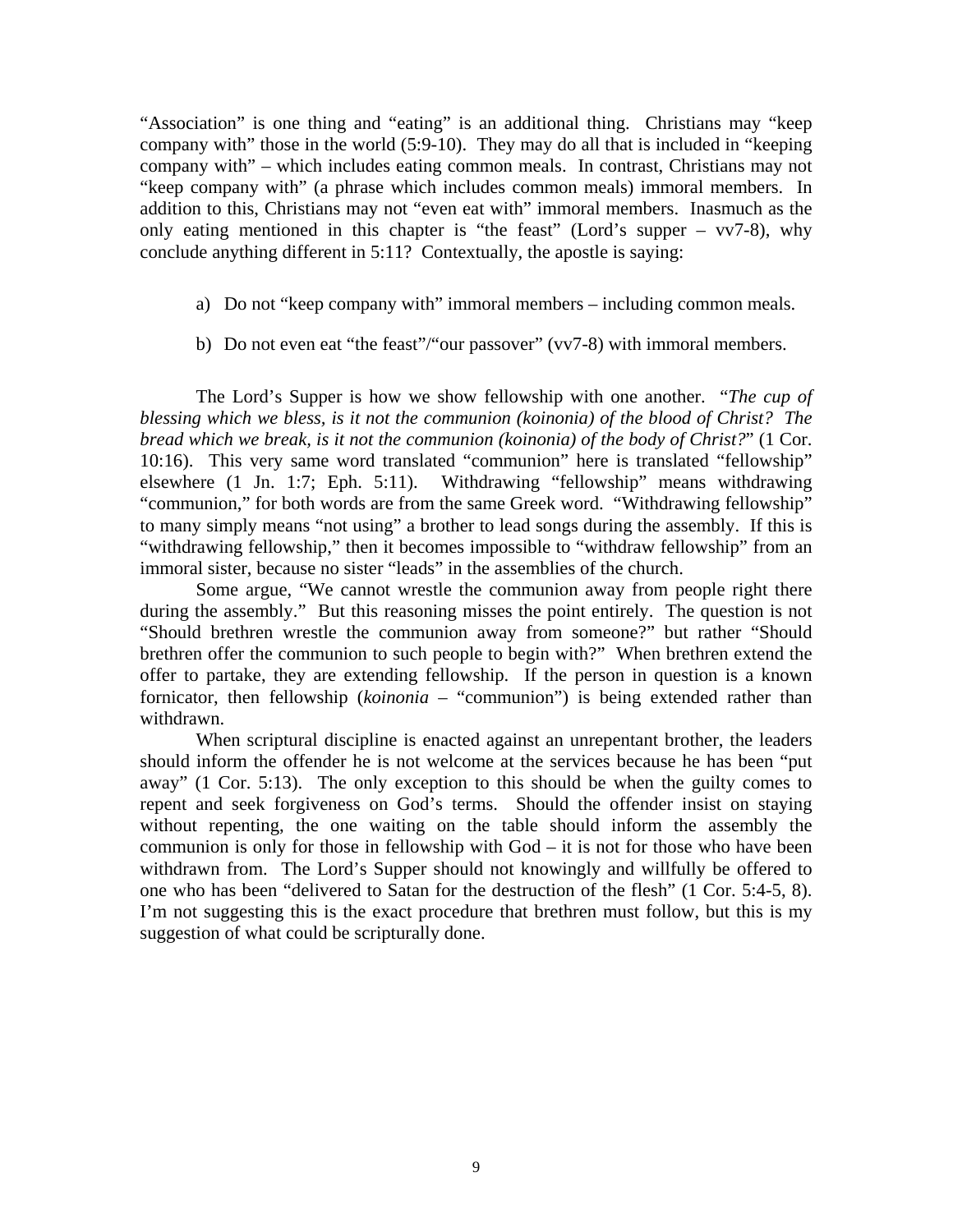#### THE RUSSIAN CONGREGATIONS

The congregations in Russia have a firmer grasp on how fellowship is demonstrated than many American congregations. Brother Jerry Cutter's work report of March 6, 2002 contains the following paragraph about an incident that occurred in the Penza, Russia congregation:

> The two leaders mentioned are 35 to 40 years old. One thing that impresses me is how maturely they handle problems. One vexing problem involved a sister who was very, very strong in the doctrine but, unfortunately, was strong-willed and overbearing, pushy and loud. She continued running members and visitors out the door faster than they could walk in. Finally the leaders, with the backing of the church, kindly asked her not to return until she got herself under control. This was not a sudden decision, but involved a matter that had continued for some years. … Also, while we were there this time, there was a brother and sister that have a drinking problem, who came drunk one night. They were quietly told not to return again while drinking. The woman herself had previously been disfellowshipped for her drunkenness, and the church would not allow her to partake of the Lord's supper or attend any function or dinner involving the church. (p. 1).

The Russian brethren pay more than "lip-service" to the idea of withdrawing "fellowship"/"communion." They have not yet been infected with postmodernism and its toleration of evil.

## GOD EXPECTS JUDGMENT

*For what have I to do with judging those also who are outside? Do you not judge those who are inside? But those who are outside God judges. Therefore "put away from yourselves the evil person."* (1 Cor. 5:12-13)

In 1 Corinthians 11:28 we are told that each person should "examine himself." But here the congregation is told to "examine those who are inside" the church.

**"Put away from yourselves the evil person"** (v13) – Put the evil person away, but still eat the communion with him? Still make him feel welcome? "Put away his influence, but not him personally," someone argues? The scripture says plainly, "Put away the evil person." A person cannot be separated from his influence.